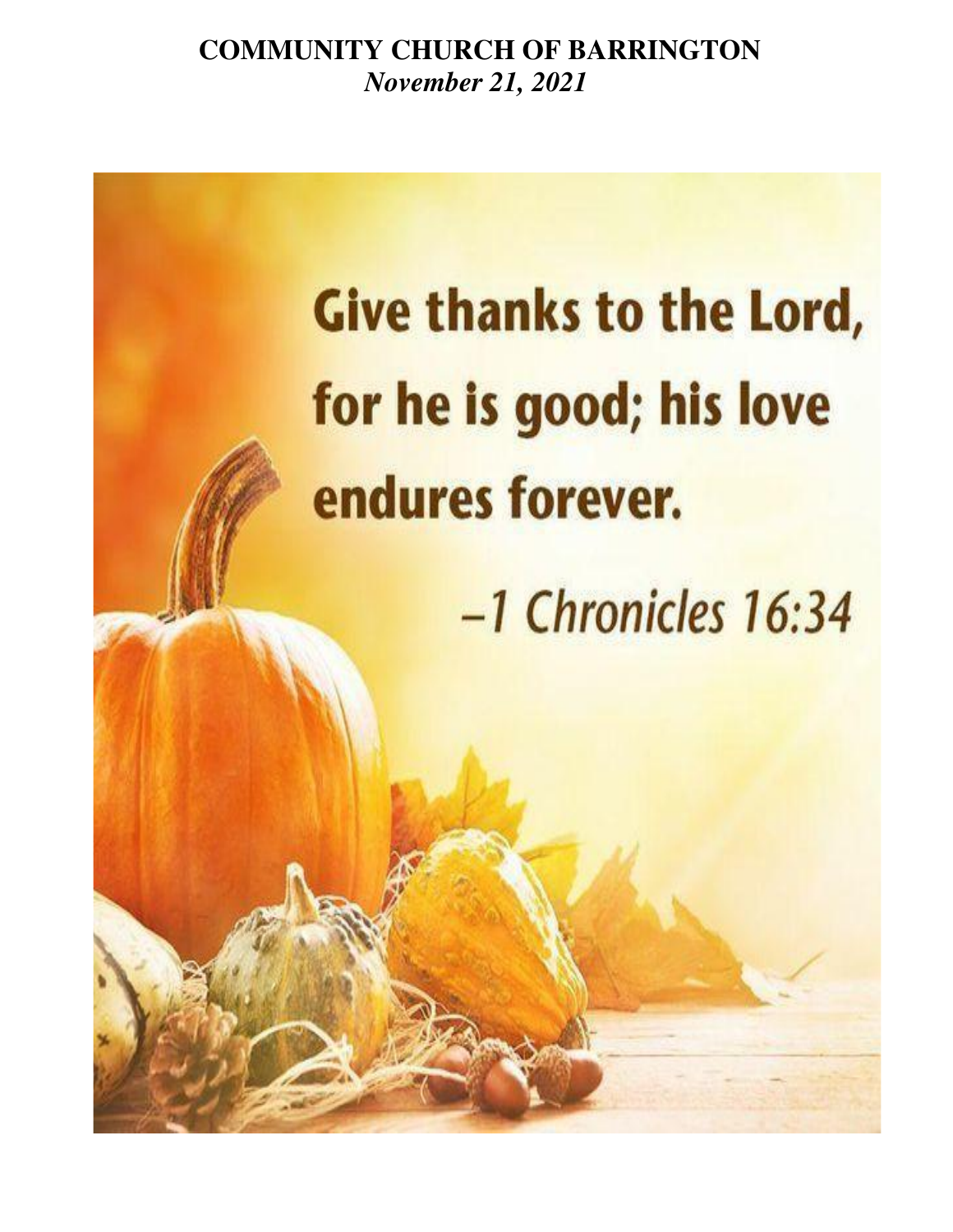## **ORDER OF SERVICE November 21, 2021**

**PRELUDE** *Come, Ye Thankful People, Come (Heather Sorenson)* **Natalia Revinski**  *Thanks to God for My Redeemer (Jan Sanborn) Brethren. We Have Met to Worship (Jan Sanborn)* 

## **WELCOME and ANNOUNCEMENTS**

# **CALL to WORSHIP Heloise Pechan Heloise Pechan Heloise Pechan**

One: As we gather for worship this day, let us thank God for all the gifts so freely bestowed upon us. For the beauty and wonder of your creation, in earth and sky and sea,

## Many: **We thank you, Lord.**

- One: For all that is gracious in the lives of men and women, revealing the image of Christ,
- Many: **We thank you, Lord.**
- One: For our daily food and drink, our homes and families, and our friends,
- Many: **We thank you, Lord.**
- One: For minds to think, and hearts to love, and hands to serve,
- Many: **We thank you, Lord.**
- One: For health and strength to work, and leisure to rest and play,
- Many: **We thank you, Lord.**
- One: For all valiant seekers after truth, liberty, and justice,
- Many: **We thank you, Lord.**
- One: Above all, we give you thanks for your great love and mercy shown to us in Christ Jesus our Lord.
- Many: **And so we lift our hearts in worship to you, Creator, Christ, and Holy Spirit, in gratitude and joy. Amen.**

## **\*HYMN For the Fruit of All Creation #379**

# **SCRIPTURE:** Deuteronomy 26:1-11 **Heloise Pechan**

Once you have entered the land the LORD your God is giving you as an inheritance, and you take possession of it and are settled there, **<sup>2</sup>**take some of the early produce of the fertile ground that you have harvested from the land the LORD your God is giving you, and put it in a basket. Then go to the location the LORD your God selects for his name to reside. **<sup>3</sup>**Go to the priest who is in office at that time and say to him: "I am declaring right now before the LORD my<sup>[\[a\]](https://www.biblegateway.com/passage/?search=Deuteronomy%2026:1-11&version=CEB#fen-CEB-5570a)</sup> God that I have indeed arrived in the land the LORD swore to our ancestors to give us."**<sup>4</sup>**The priest will then take the basket from you and place it before the LORD your God's altar. **<sup>5</sup>**Then you should solemnly state before the LORD your God:

"My father was a starving Aramean. He went down to Egypt, living as an immigrant there with few family members, but that is where he became a great nation, mighty and numerous. **<sup>6</sup>**The Egyptians treated us terribly, oppressing us and forcing hard labor on us. **<sup>7</sup>**So we cried out for help to the LORD, our ancestors' God. The LORD heard our call. God saw our misery, our trouble, and our oppression. **<sup>8</sup>**The LORD brought us out of Egypt with a strong hand and an outstretched arm, with awesome power, and with signs and wonders. **<sup>9</sup>**He brought us to this place and gave us this land—a land full of milk and honey. <sup>10</sup> So now I am bringing the early produce of the fertile ground that you, LORD, have given me."

Set the produce before the LORD your God, bowing down before the LORD your God. **<sup>11</sup>**Then celebrate all the good things the LORD your God has done for you and your family—each one of you along with the Levites and the immigrants who are among you.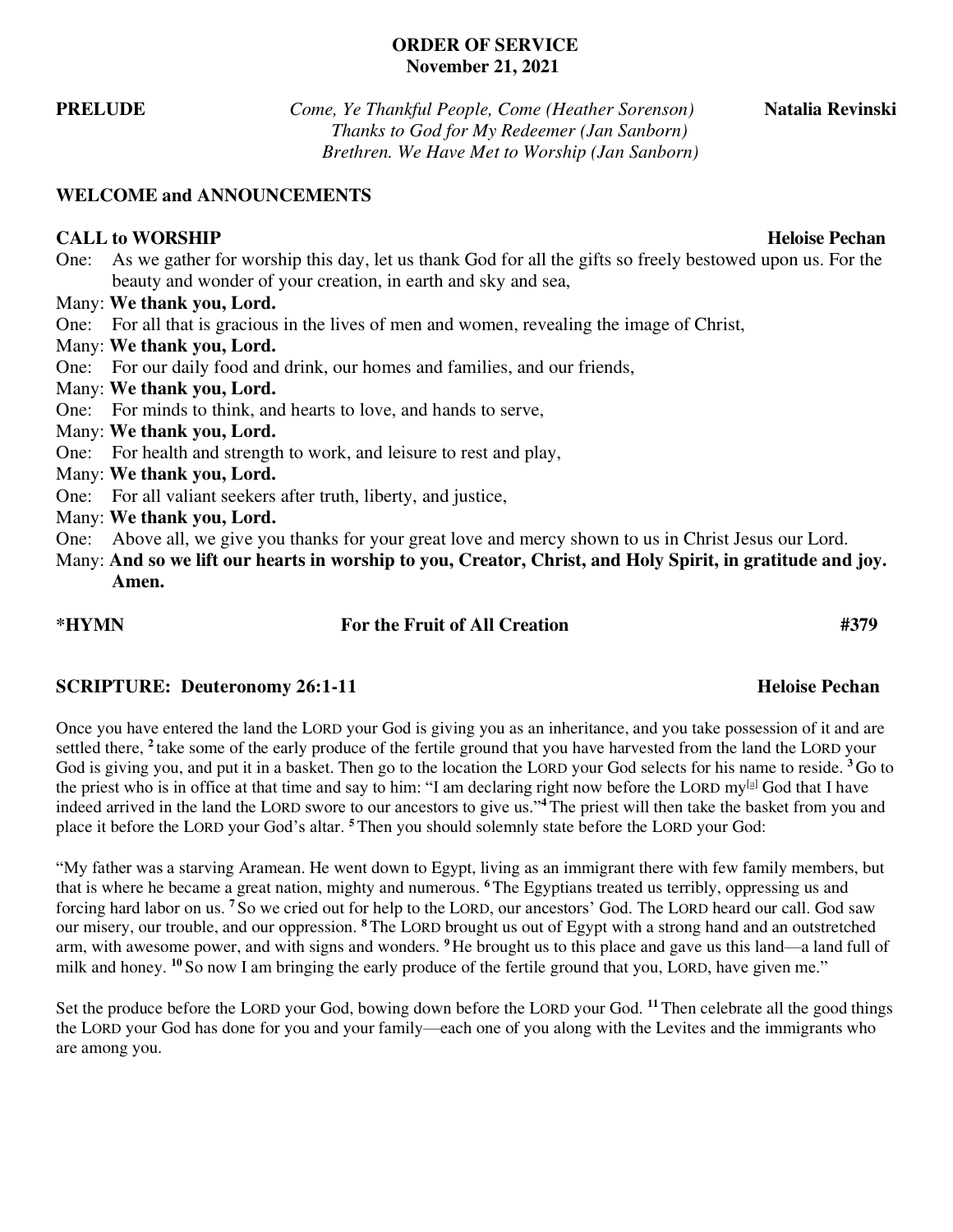## **Luke 17:11-19**

**<sup>11</sup>**On the way to Jerusalem, Jesus traveled along the border between Samaria and Galilee. **<sup>12</sup>**As he entered a village, ten men with skin diseases approached him. Keeping their distance from him, **<sup>13</sup>**they raised their voices and said, "Jesus, Master, show us mercy!"

**<sup>14</sup>**When Jesus saw them, he said, "Go, show yourselves to the priests." As they left, they were cleansed. **<sup>15</sup>**One of them, when he saw that he had been healed, returned and praised God with a loud voice. **<sup>16</sup>**He fell on his face at Jesus' feet and thanked him. He was a Samaritan. **<sup>17</sup>**Jesus replied, "Weren't ten cleansed? Where are the other nine? **<sup>18</sup>**No one returned to praise God except this foreigner?" **<sup>19</sup>**Then Jesus said to him, "Get up and go. Your faith has healed you."

One Voice: The word of God, for the people of God. **Many Voices: Thanks be to God.**

**\*GLORIA PATRI** *Please stand as we sing* **#806** *Glory to the Father, glory to the Son, glory to the Holy Spirit, Three in One; as it was in the beginning, is now, and shall be, world without end. Amen.* 

## **CHILDREN'S MOMENT CHILDREN'S Alayne McNulty**

**OFFERING OF GIFTS Musical Offering** *We Gather Together Arr. Jan Sanborn* 

**DOXOLOGY****#808**

 *Praise God from who all blessings flow; praise Him, all creatures here below; Praise Him above, ye heavenly host; praise Father, Son, and Holy Ghost. Amen.* 

## **PRAYER OF DEDICATION**

**CALL to PRAYER Lord Listen to Your Children Praying #629**  Lord, listen to Your children praying. Lord, send Your spirit in this place. Lord, listen to Your children praying, send us love, send us power, send us grace.

**JOYS and CONCERNS of the CHURCH** 

One Voice: Gracious God **Many Voices: Hear our Prayer** 

## **PASTORAL PRAYER**

# **THE LORD'S PRAYER**

**Our Father, Who art in heaven, hallowed be Thy name; Thy kingdom come; Thy will be done on earth as it is in heaven. Give us this day our daily bread and forgive us our debts as we forgive our debtors. Lead us not into temptation, but deliver us from evil, for Thine is the kingdom and the power and the glory forever. Amen.**